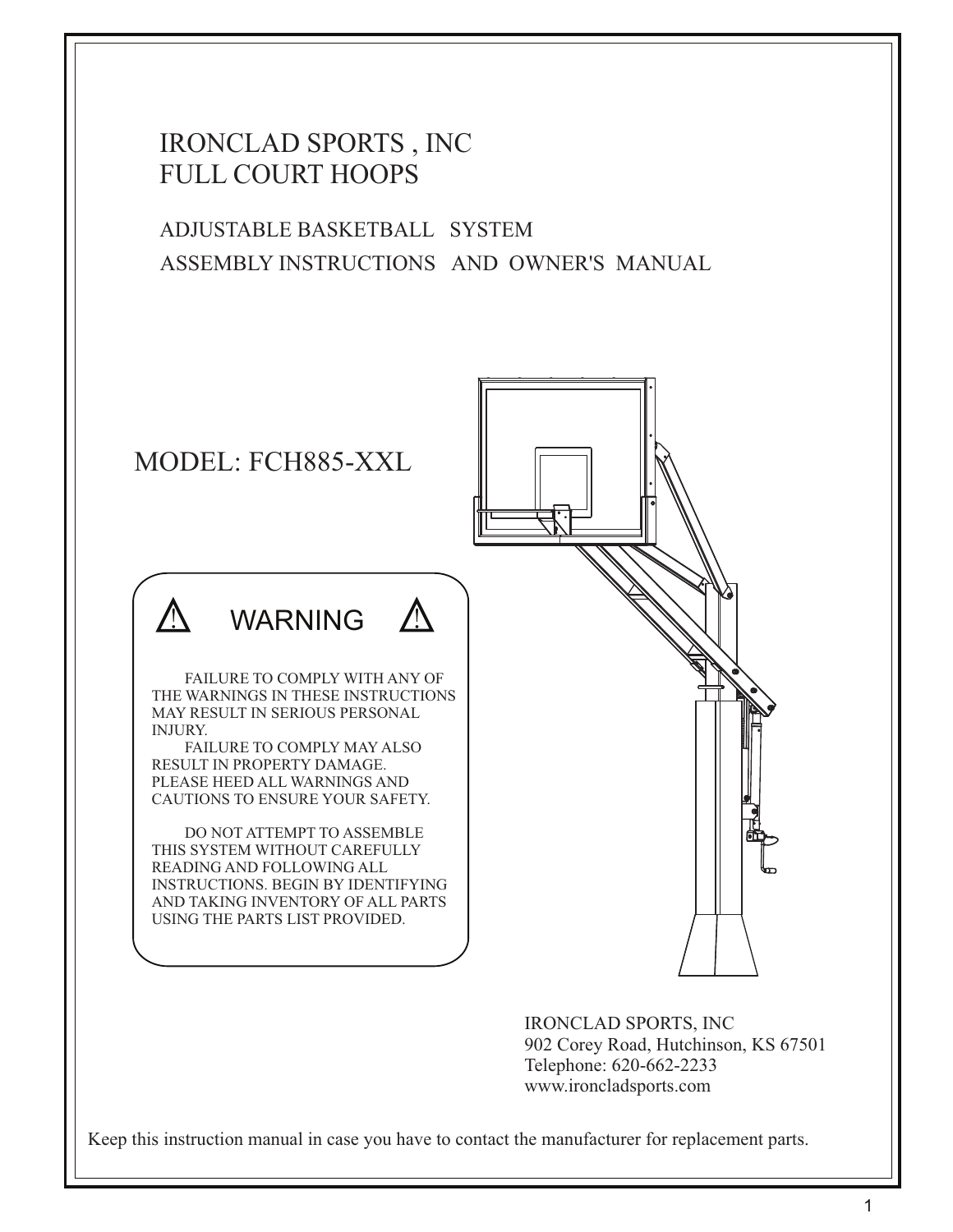#### TOOLS AND MATERIALS REQUIRED FOR ASSEMBLY (Not Included)

- 
- 
- 
- 4. 3/4" Wrench
- 
- 
- 7. Hammer or Mallet
- 8. Tape Measure
- 9. Shovel
- 1. 2 Adjustable Wrenches 10. Concrete-1/2 yard or 14-16<br>2. Socket Set 10. Bags. (80 lb. bags) 2. Socket Set Bags, (80 lb. bags)<br>3. 9/16" Wrench 11. Phillips Head Screw
	- 11. Phillips Head Screwdriver
	- 12. A minimum of 2 Ladders
- 5. 15/16" Wrench 13. Carpenter's Level<br>6. <sup>1</sup>/<sub>2</sub>" Wrench 14. Water Supply
	- 14. Water Supply

# \*\***A MINIMUM OF SIX ADULTS IS REQUIRED TO LIFT UNIT INTO PLACE\*\***



# **STOP! BEFORE YOU START STOP!**

A. Identify and inventory all parts using the checklist boxes in the parts list. Be sure to keep the hardware bags and their contents separate. If any parts are missing call our Customer Service Department (620-662-2233).

B. Test fit all Bolts by inserting them into the respective hole. If necessary, carefully scrape away any excess powder coating buildup from inside the holes. Do not scrape away all of the powder coating. Bare metal may rust.



# SAFETY INSTRUCTIONS



 $\bullet$  If using a ladder during assembly, use extreme caution. Follow all warnings and cautions on the ladder carefully.  $\bullet$  6 people are required to lift the unit into place. • Before digging, contact the appropriate agency to locate underground power cables, gas, and water lines. Do not install the system within 20 feet of overhead power lines. • Climate, corrosion, or misuse could result in system failure.  $\bullet$  If technical assistance is required, contact the manufacturer.  $\bullet$  Minimum operational height is 5'6" to the Rim. Most injuries are caused by misuse and /or failure to follow instructions. Use caution when using the system.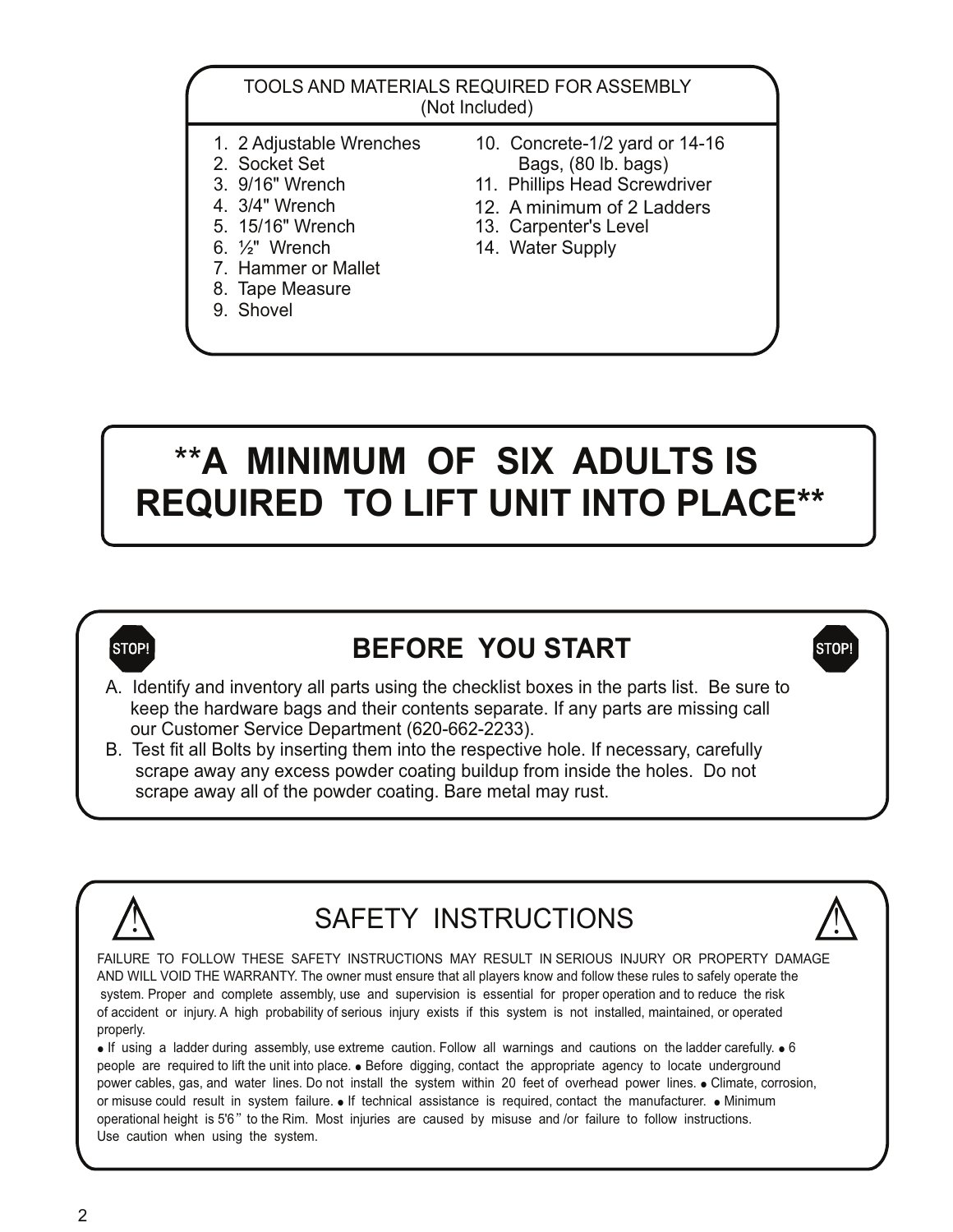Verify all parts listed on packing list are present prior to installation. Contact our Customer Service at 620-662-2233 for assistance with replacement of any parts missing or damaged.

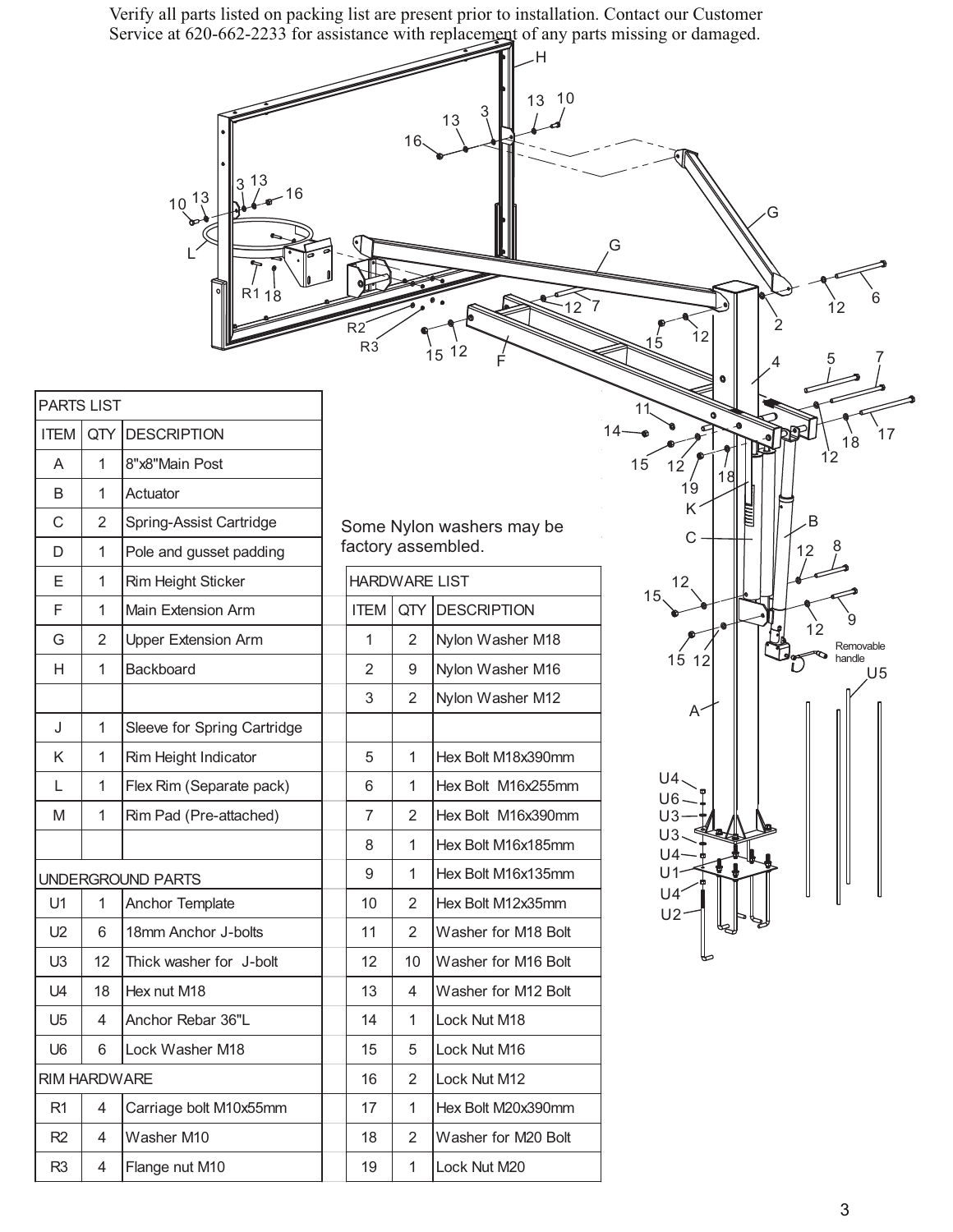NOTE: Before digging, call to locate any buried utility lines.

NOTE: At rim height 10', distance from the face of backboard to the front of Main Post $(A)$  is 60", Choose the proper location to dig for the concrete footing:

a. Dig a hole 52" deep and 25"x 25"square . The edge of the hole should be flush with the edge of the playing surface. If you live in an area where heavy frost can occur, it may pose a problem, consult your local building inspector to determine the appropriate hole depth.

NOTE: The hole must be at least 52" deep.

- b. Build a form before pouring the concrete pad, to ensure that the top of the concrete remains straight and square. The form should be placed about 1/2" above the playing surface to allow for water drainage.
- c. Bell out the bottom of the hole.

NOTE: A square hole prevents the rotation of the concrete. NOTE: The area behind the playing surface must be cleared off by at least 3 feet to enable the user to stand behind the pole to adjust the Rim height.

## STEP B

- A. Thread a 18mm Hex Nut (U4) onto each of the 18mm J-Bolts (U2).Securely tighten the Nuts all the way down to the end of the threads.
- B. Slide the threaded end of the J-Bolts through the holes in the Anchor Template (U1) and secure each J-Bolt with a 18mm J-Bolt Hex Nuts(U4) as shown. Securely tighten all Nuts at this time.

NOTE: Make sure the curved " $J$ " ends of the J-Bolts are oriented in a rectangular pattern, as shown.





25"

52"

25"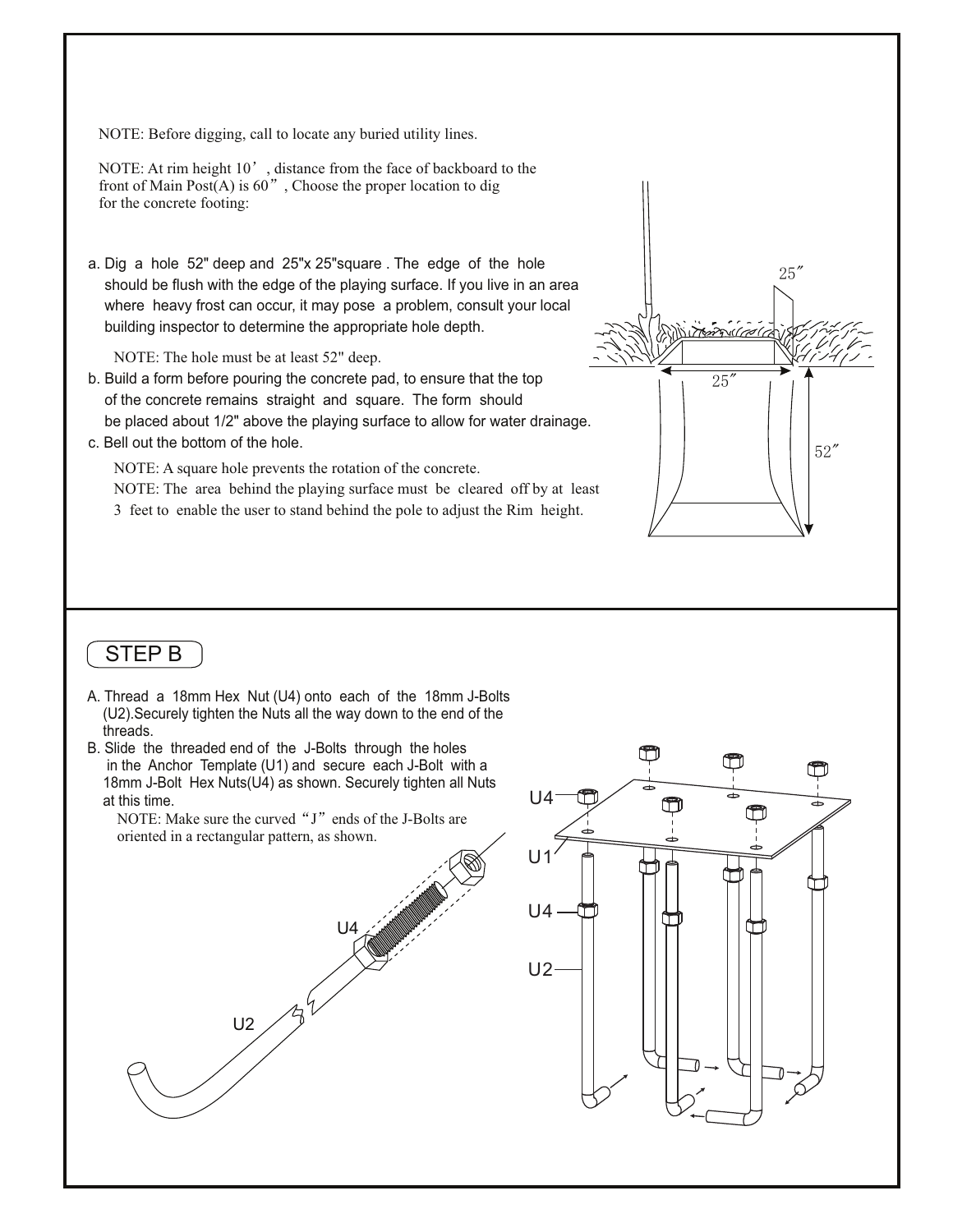### STEP C

- a. Mix the concrete according to the instructions on the bags. Note that a thicker mix of concrete will dry stronger than a thin mix. Pour the concrete into the hole, stopping approximately 18 inches from the top of the hole.
- b. Insert the four pieces of Anchor Rebar (U5) into the hole, pushing each piece firmly to the bottom of the hole. The four pieces should be arranged in a square approximately 8 inches wide so that each piece of rebar will be positioned next to the J-Bolts when the J-Bolt Template is placed in the cement.
- c. Finish filling the hole to the top with concrete. The top of the concrete should reach just above the level of the top of the form.

Edge of playing surface  $\circ$ 

 $\bigcirc$  $\bigcirc$ Anchor template  $\circ$ 

Playing surface

(Front side)

This side faces playing ground

J

カカカカカカカカカカカカカカツ

U5

ANITANY PO

STEP D

- a. Position the J-Bolt Template (U1) over the hole as shown. with the sides of the plate square with the sides of the hole.
- b.Push the J-Bolts (U2) into the concrete until the J-Bolt Template is resting flat against the surface of the concrete.
- c. Grasp the tops of the J-Bolts and agitate the Template assembly back and forth repeatedly to eliminate any air bubbles in the concrete. Lift the Template slightly above the concrete when agitating . Make sure the Template is resting on the concrete after agitating. Form the concrete into a downward slope away from the Pole to allow water runoff.
- d. Clean off any concrete that may be on the J-Bolt Template or the exposed portions of the J-Bolts.
- e. Using a carpenter's level, make sure the Template is square to and level with the playing surface.
- f. Allow the concrete to cure for a minimum of 5-7 days before installing the rest of your basketball system. In cold , wet weather or humid climates, allow additional time for the concrete to cure.

YOU ARE NOW FINISHED WITH THE INITIAL ASSEMBLY STEPS. DO NOT PRO-CEED WITH THE ASSEMBLY UNTIL THE CONCRETE HAS FULLY CURED . CUR-ING WILL TAKE A MINIMUM OF 72 HOURS. IN HUMID CLIMATES OR WET WEATHER, ALLOW ADDITIONAL TIME FOR THE CONCRETE TO CURE.

# WARNING



NEVER USE THE SYSTEM WITHOUT FOLLOWING THE CEMENTING INSTRUCTIONS . FAILURE TO FOLLOW ALL OF THESE INSTRUCTIONS AND WARNINGS COULD LEAD TO SERIOUS PERSONAL INJURY OR PROPERTY DAMAGE AS LISTED ON PAGE ONE.

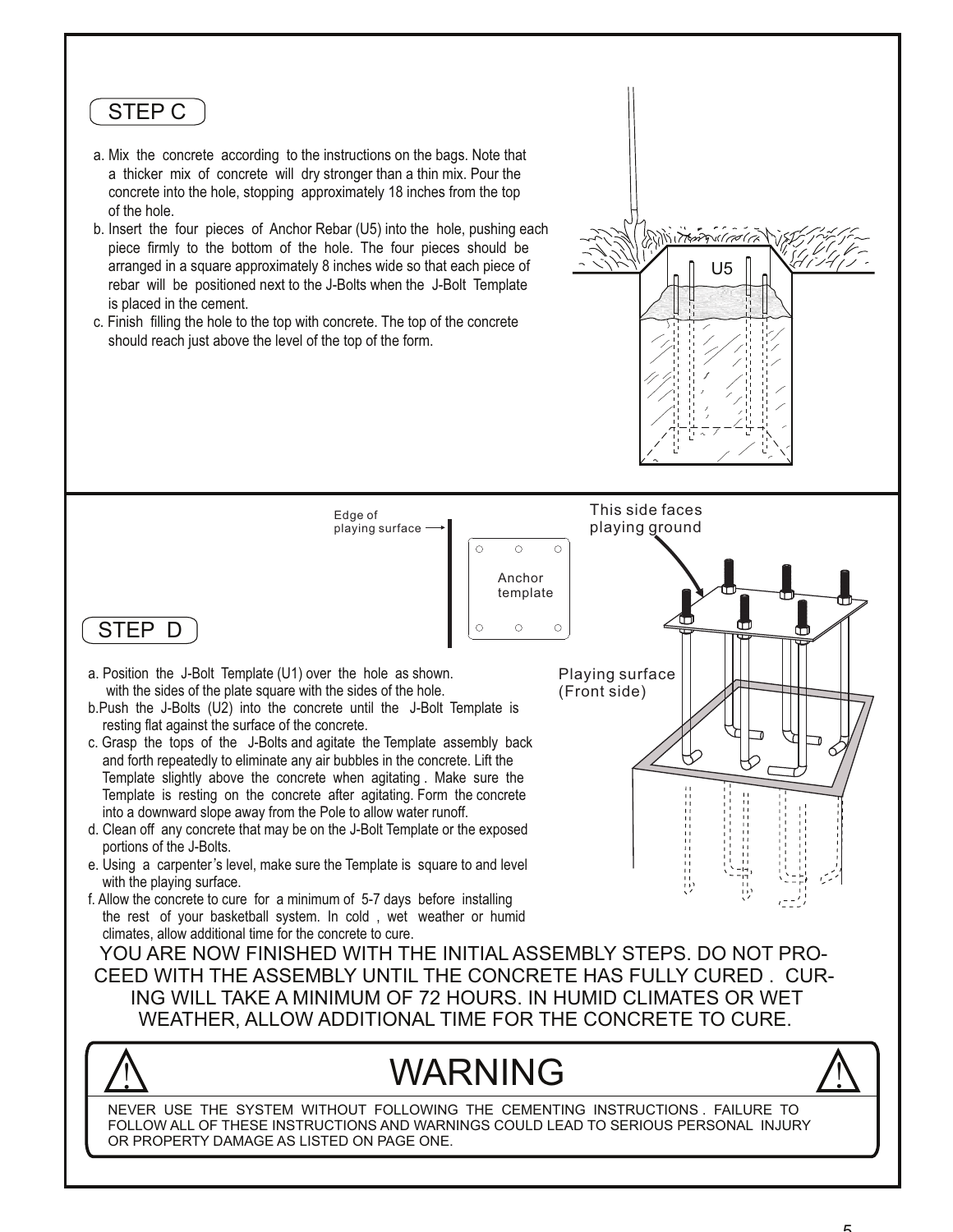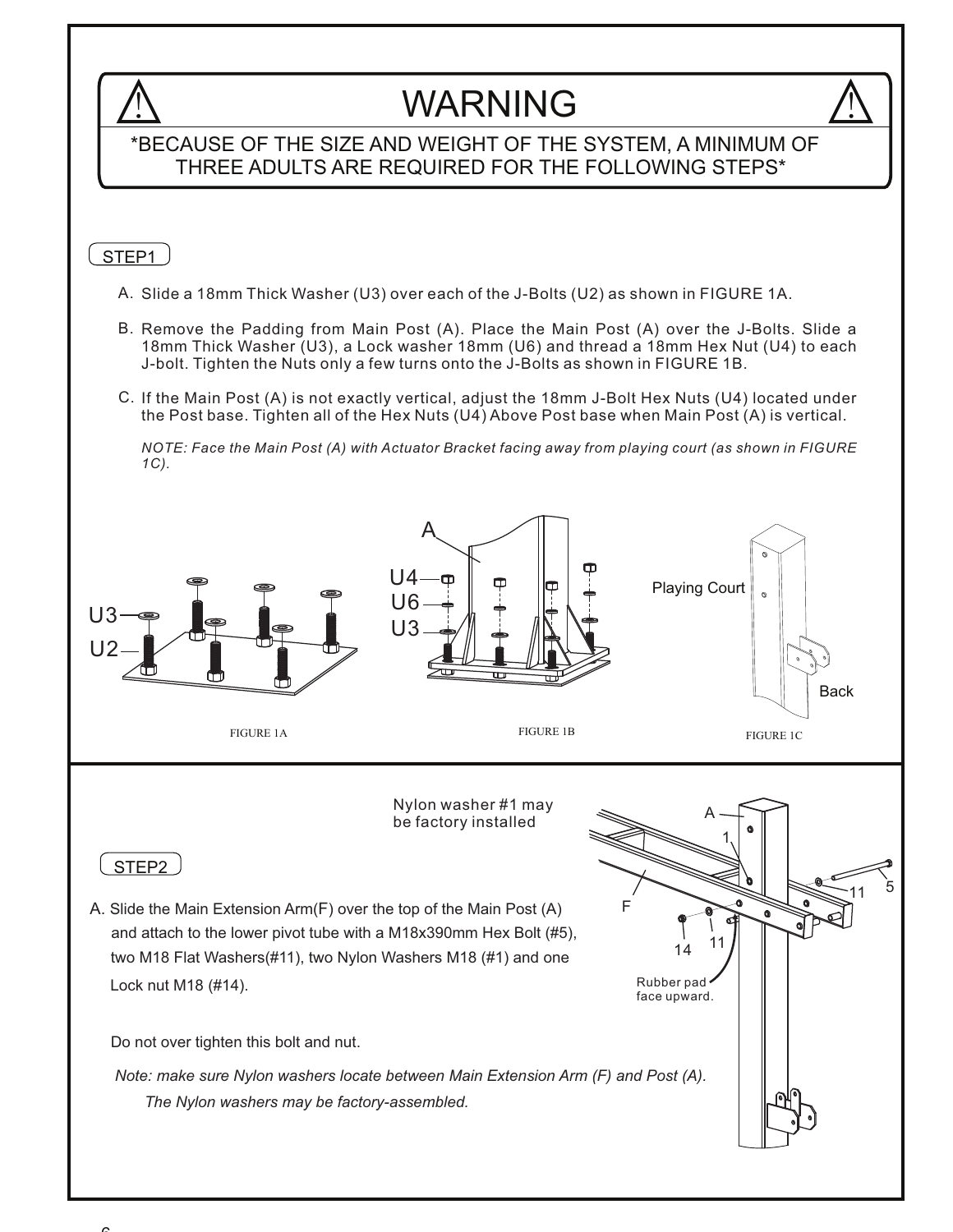# STEP<sub>3</sub>

- A. **Connect Actuator to Main Extension arm.** Place the upper bracket of Actuator(B) between Arm (F), attach the two parts using Hex bolt M20X390mm (#17), two Flat Washers M20 (#18), one Lock nut (#19). the last set of welded tubes on the Main Extension F
- B. **Connect Actuator(B) to the mounting bracket welded in the middle of Post (A),** using one Hex Bolt M16x135mm (#9), two flat Washers for M16 Bolt (#12), two Nylon Washers (#2), and one Lock Nut for M16 bolt (#15).

*Note: make sure Nylon washers go between Actuator and Mounting Bracket.*

C. **Attached Crank handle to the actuator.** Slide Removable Crank handle onto the shaft sticking out of Gear Box (Actuator), lock it in place with attached pin.



# STEP 4

A. Slide Steel Sleeve (J) thru both tubes welded at the top end of Spring-(#7), and slide this Bolt all the way thru Main Extension Arm (F), one Nylon washer M16(#2), Steel Sleeve (J), Rim Height indicator (K), another Nylon washer (#2) , and the other side of Main Extension Arm (F). Secure it with one Flat Washer M16 (#12), one Lock nut M16 (#15). Slide one Washer M16 (#12) over one Hex Bolt M16x390mm Assist Cartridge (C). Place the top of Spring-Assist between Main extension (F), align the Steel Sleeve (J) with the second set of welded tubes on the Main Extension Arm (F), place the Stainless steel Rrim Height Indicator (K) beside the Spring-Assist Cartridge (C). Do not over tighten this bolt because this is the pivot point. Make sure the Rim Height Indicator(K) hang freely along side of Spring-Assist Cartridge (C).

*Nylon washer locates between Steel sleeves (J) and Main Extension Arm (F). They may be factory-assembled already.*

B. Attach the bottom of Spring-assist Cartridges (C) to the Main post Bracket by using a Hex Bolt M16x185mm (#8), two Flat Washers M16 (#12), one Nylon Washer M16 (#2) and one Hex Nut M16 (#15).

*Note: Nylon washer goes between two Cartridges (C).*

C. Remove and discard the Steel spreader bracket from the Spring-Assist Cartridges (C).

### STEP<sub>5</sub>

A. Attach the Two Upper Extension Arms (G) to Main Post (A) with one Hex Bolt M16x255mm (#6), two Flat Washers M16 (#12), two Nylon washers M16 (#2) and one Lock nut M16 (#15)

*Note: the Nylon washers go between Upper extension arm and Main Post.*

*Do not tighten at this time.*

12

7

12

Spreader bracket

 $\mathfrak{p}$ 

B

G

2

 $i$ 12  $8$ 

2

 $12^{2}$ 

F A

G

12 15

F

15

J 2

K A

C

12 15